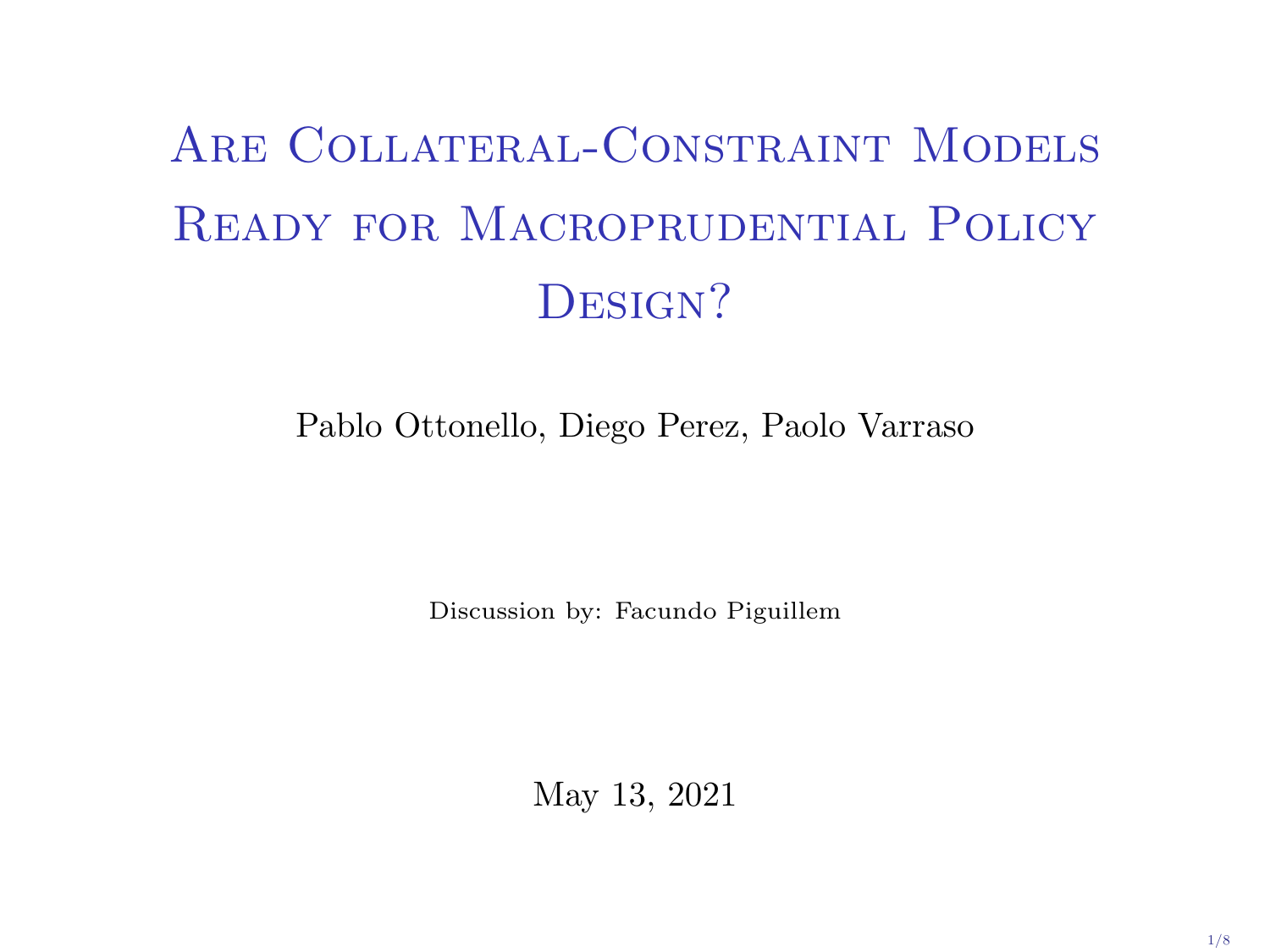# WHAT IS THE PAPER ABOUT?

### $\blacktriangleright$  How is debt constrained?

 $\blacktriangleright$  Is it current or future income what matters?

- 1) If debt is constrained by current income  $\Rightarrow$  Macroprudencial policy
- 2) If constrained by future income  $\Rightarrow$  no intervention.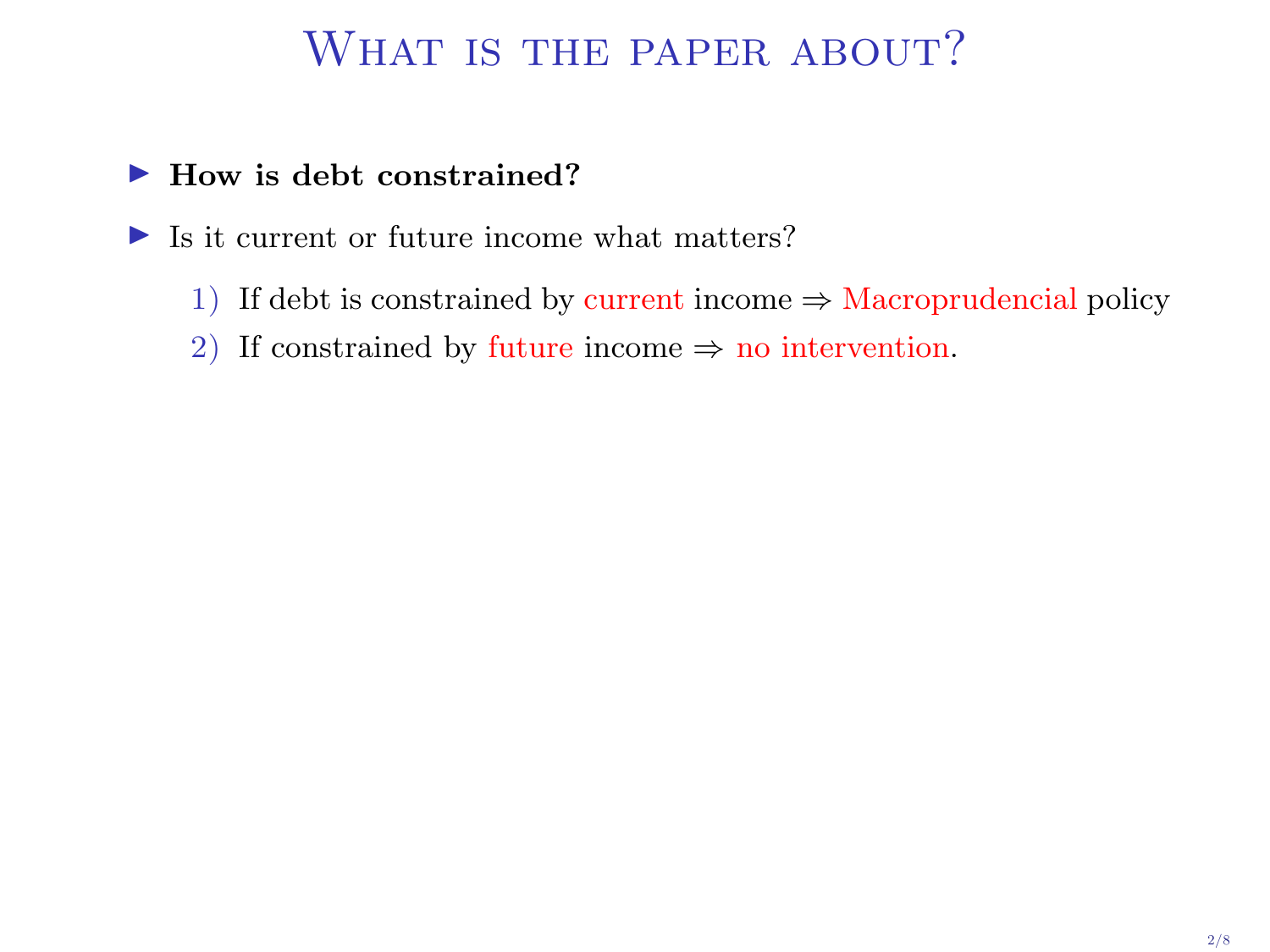# WHAT IS THE PAPER ABOUT?

#### $\blacktriangleright$  How is debt constrained?

 $\blacktriangleright$  Is it current or future income what matters?

- 1) If debt is constrained by current income  $\Rightarrow$  Macroprudencial policy
- 2) If constrained by future income  $\Rightarrow$  no intervention.

#### $\blacktriangleright$  Main mechanism and findings

- $\triangleright$  Mechanism: future constraint  $\Rightarrow$  price effects internalized.
- I Findings: Data supports both types of constraint. Cost of "overregulation" is small.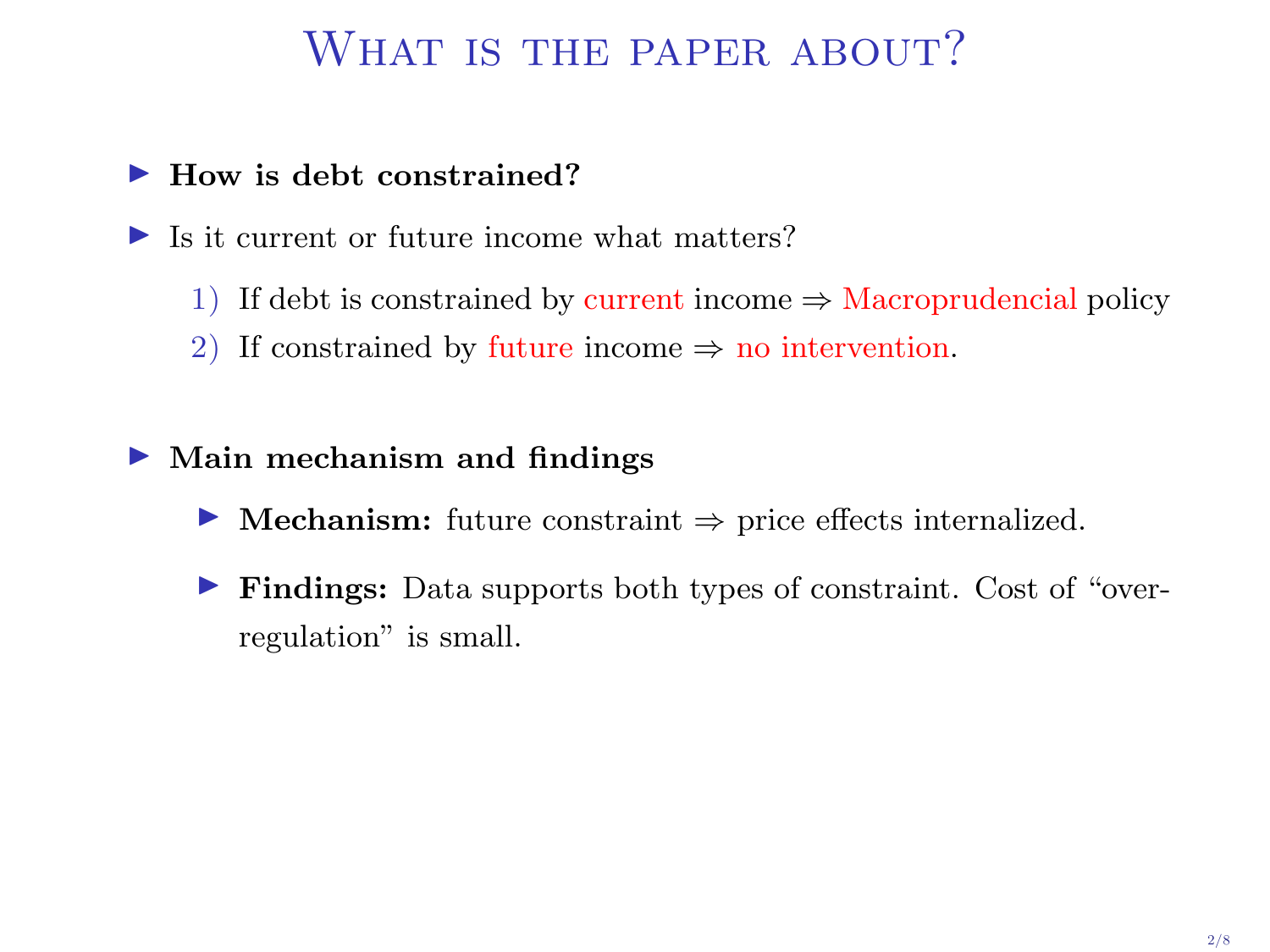### WHAT IS THE PAPER ABOUT?

### $\blacktriangleright$  How is debt constrained?

 $\blacktriangleright$  Is it current or future income what matters?

- 1) If debt is constrained by current income  $\Rightarrow$  Macroprudencial policy
- 2) If constrained by future income  $\Rightarrow$  no intervention.

#### $\blacktriangleright$  Main mechanism and findings

- $\triangleright$  Mechanism: future constraint  $\Rightarrow$  price effects internalized.
- I Findings: Data supports both types of constraint. Cost of "overregulation" is small.

#### $\blacktriangleright$  This discussion

In Focused on the theory. The theory is really hard to follow.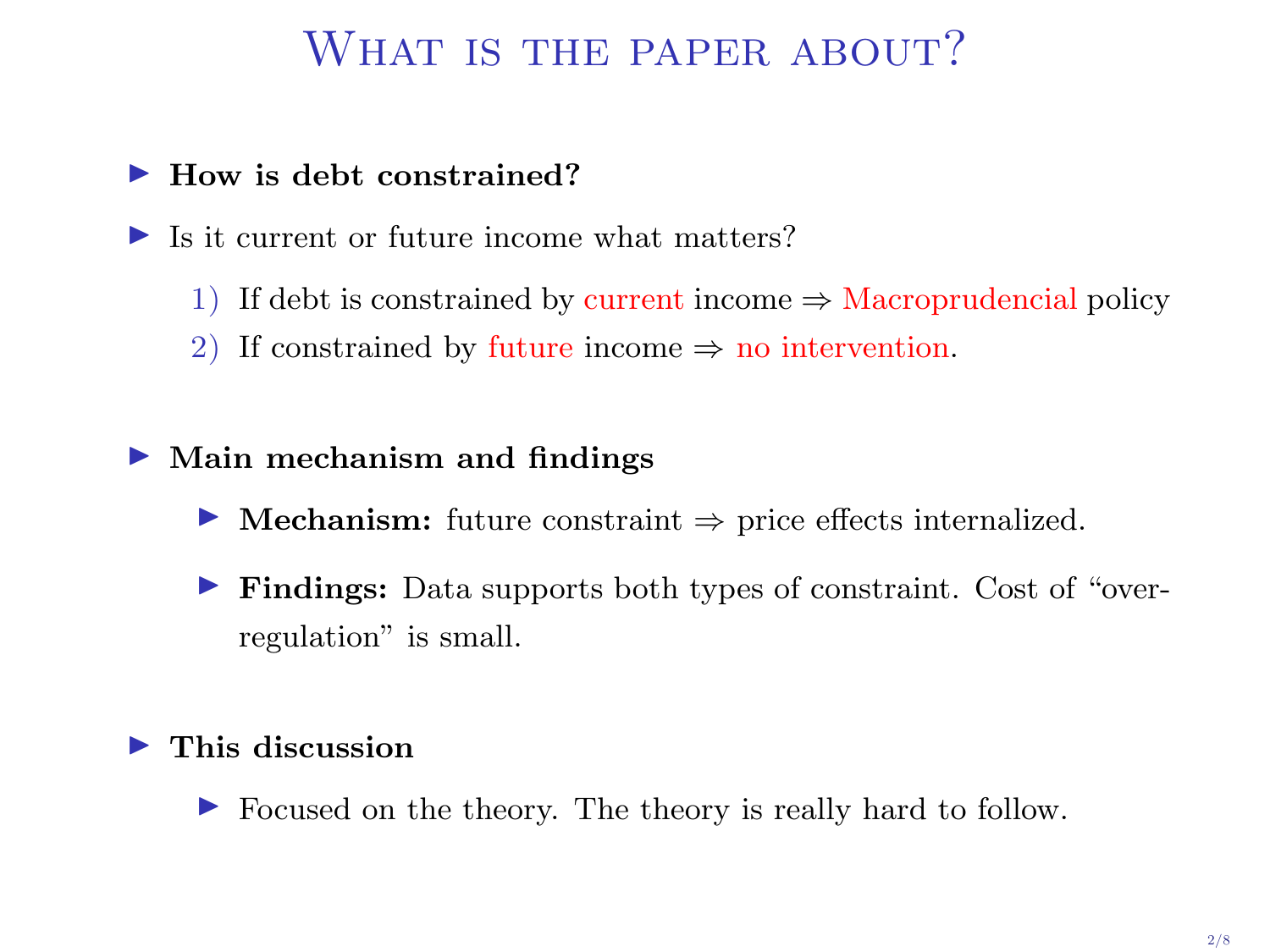# **SETUP**

In Planner chooses allocations without commitment. Does it matter?

- a) What is the equilibrium concept? It is never mentioned.
- $\vert$ B) but, 1) independent of the history of play and 2) differentiable.  $\Rightarrow$  it must be a Differentiable Markov Equilibrium.

To do it more general use APS (1990) or Phelan Stacchetti (2001), but always recursive.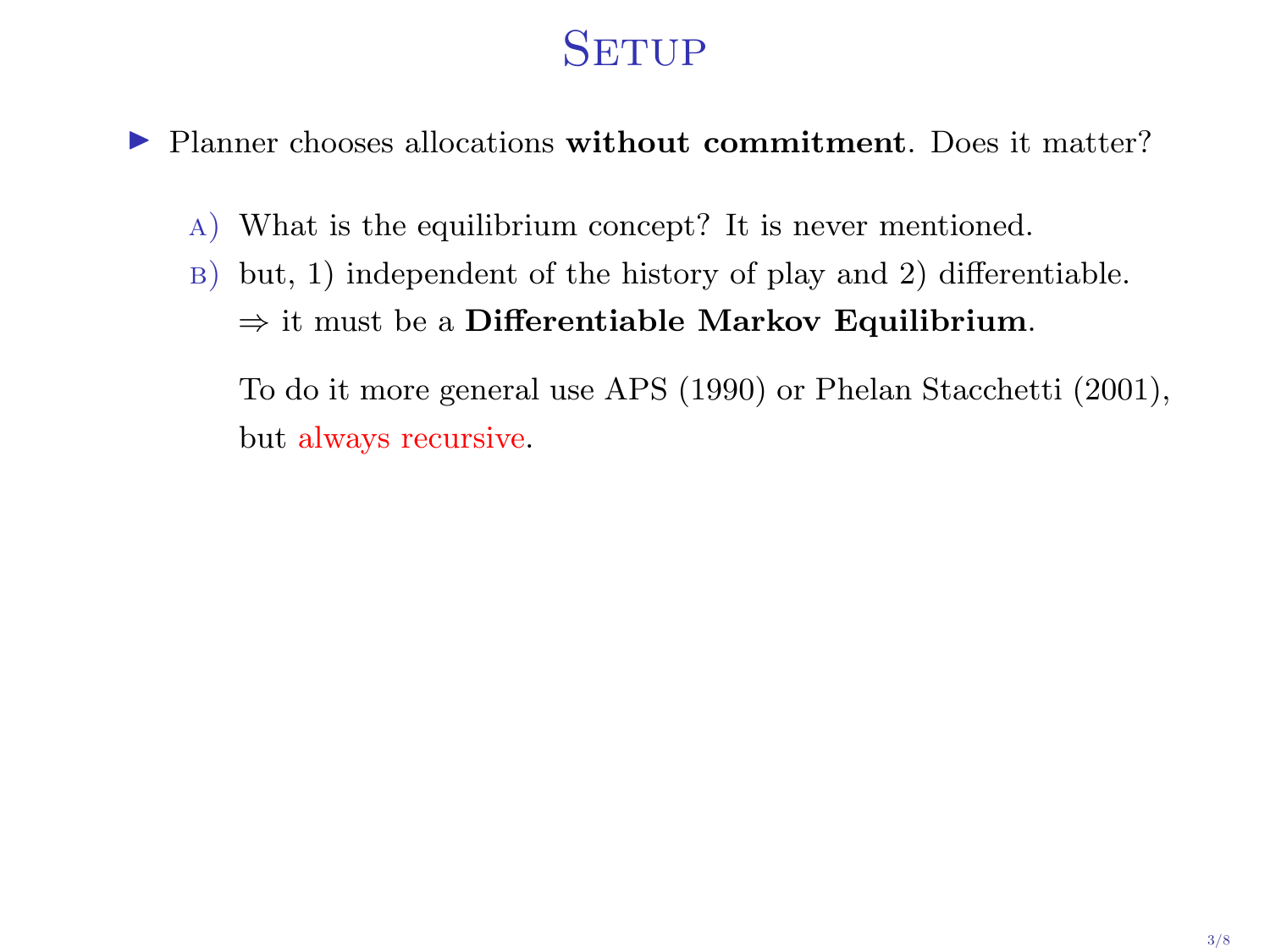# **SETUP**

I Planner chooses allocations without commitment. Does it matter?

- a) What is the equilibrium concept? It is never mentioned.
- $\vert$ B) but, 1) independent of the history of play and 2) differentiable.  $\Rightarrow$  it must be a Differentiable Markov Equilibrium.

To do it more general use APS (1990) or Phelan Stacchetti (2001), but always recursive.

- Exercise Negradable price  $\mathcal{P}(C, s)$  and collateral constraint  $\mathcal{D}(\mathcal{P}, s)$ .
	- ► Current inc.:  $d' \leq \mathcal{D}(\mathcal{P}(C, s), s) \Rightarrow$  Bianchi (2011).
	- ► Future inc.:  $d' \leq \mathcal{D}(\mathcal{P}(C', s'), s') \Rightarrow$  Kiyotaki and Moore (1997).
	- $\Rightarrow d, c =$  individual choice,  $D, C =$  aggregate.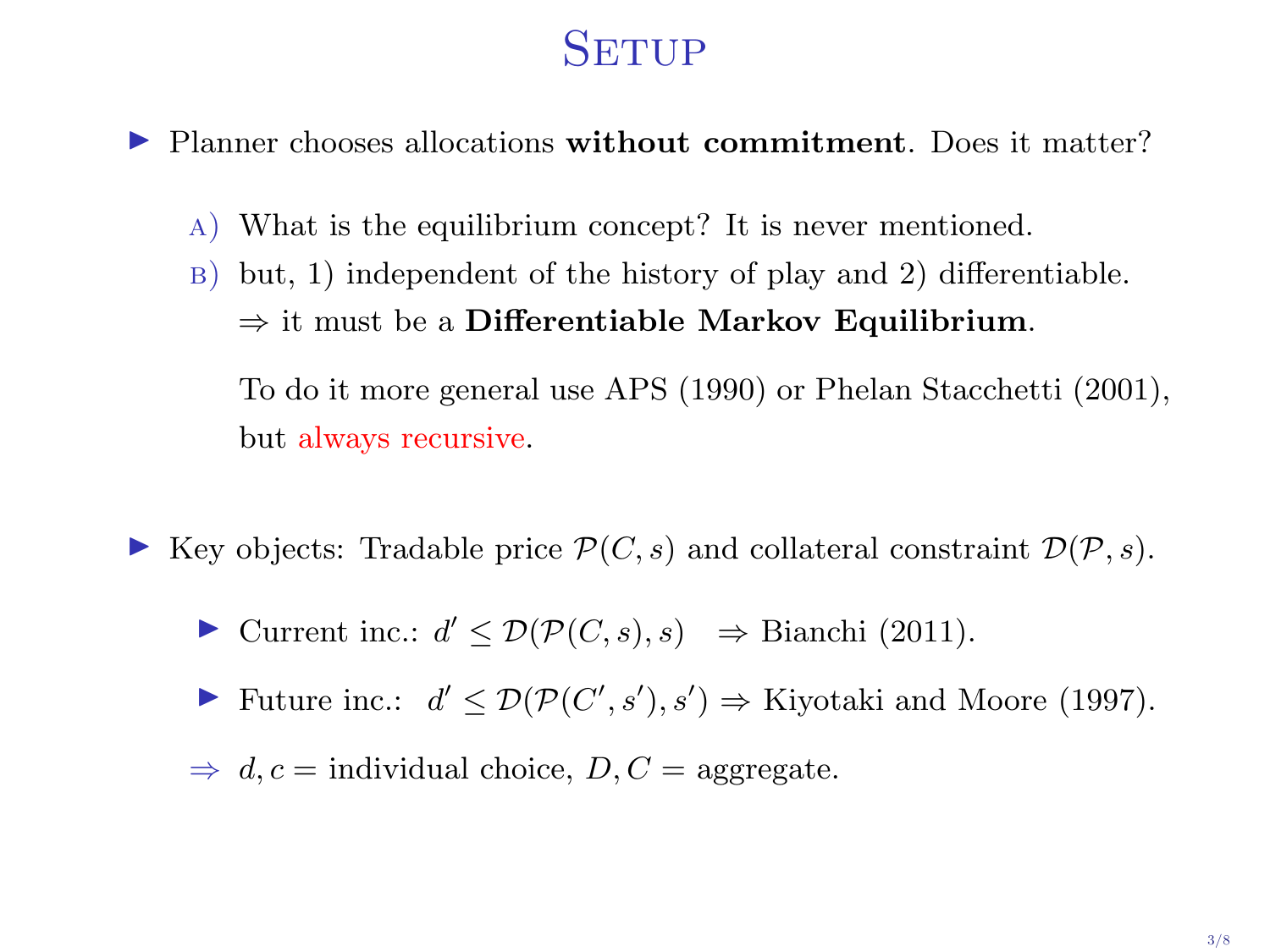# **SETUP**

I Planner chooses allocations without commitment. Does it matter?

- a) What is the equilibrium concept? It is never mentioned.
- $\vert$ B) but, 1) independent of the history of play and 2) differentiable.  $\Rightarrow$  it must be a Differentiable Markov Equilibrium.

To do it more general use APS (1990) or Phelan Stacchetti (2001), but always recursive.

- Exercise Negradable price  $\mathcal{P}(C, s)$  and collateral constraint  $\mathcal{D}(\mathcal{P}, s)$ .
	- ► Current inc.:  $d' \leq \mathcal{D}(\mathcal{P}(C, s), s) \Rightarrow$  Bianchi (2011).
	- ► Future inc.:  $d' \leq \mathcal{D}(\mathcal{P}(C', s'), s') \Rightarrow$  Kiyotaki and Moore (1997).

 $\Rightarrow d, c =$  individual choice,  $D, C =$  aggregate.

I Paper combines both in one. Focus on second, and stress the difference.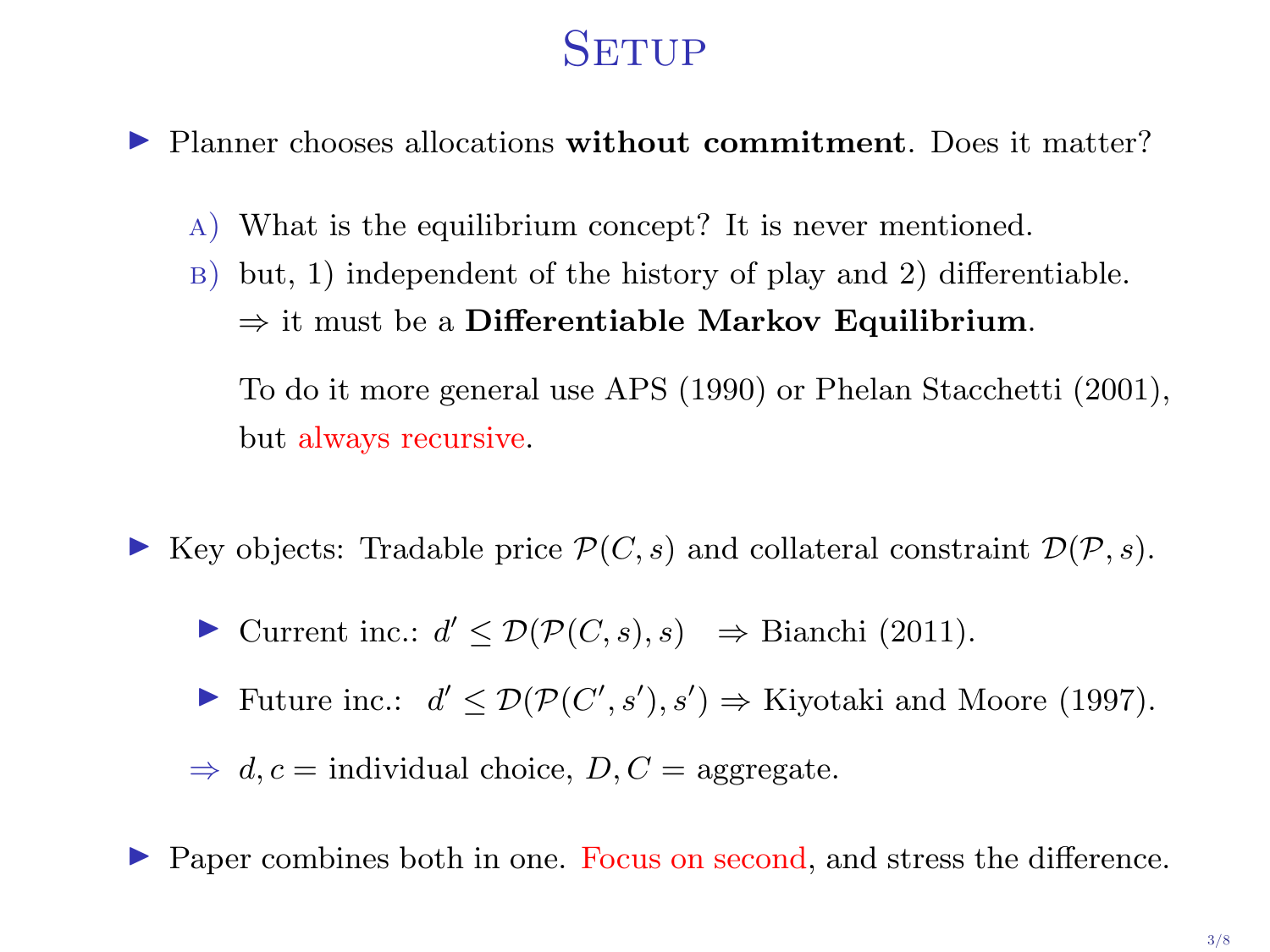### REGULATION-FREE EQUILIBRIUM PLANNER.

In The equilibrium can be characterized by value function  $v(d, s)$ , tradable consumption  $c(d, s)$ , debt  $b'(d, s)$  and prices  $\mathcal{P}(C, s)$  satisfying (among other things):

$$
u'(c(d,s),s) = -\beta \mathbb{E}[v'(d'(d,s),s')] + \mu \tag{1}
$$

<span id="page-7-0"></span>
$$
v'(d,s) = -Ru'(c(d,s),s) \tag{2}
$$

- ightharpoonup where  $\mu$  the is multiplier in the constraint  $d' \leq \mathcal{D}(\mathcal{P}(C', s'), s')$ .
- $\triangleright$  Condition (2) is the **Envelope**:
	- $\blacktriangleright$  It does not depend on the constraint being binding or not.
	- $\blacktriangleright$  Price depends on D not on d.
	- $\blacktriangleright$  Key for regulation: individuals do not internalize effect on  $\mathcal{P}$ .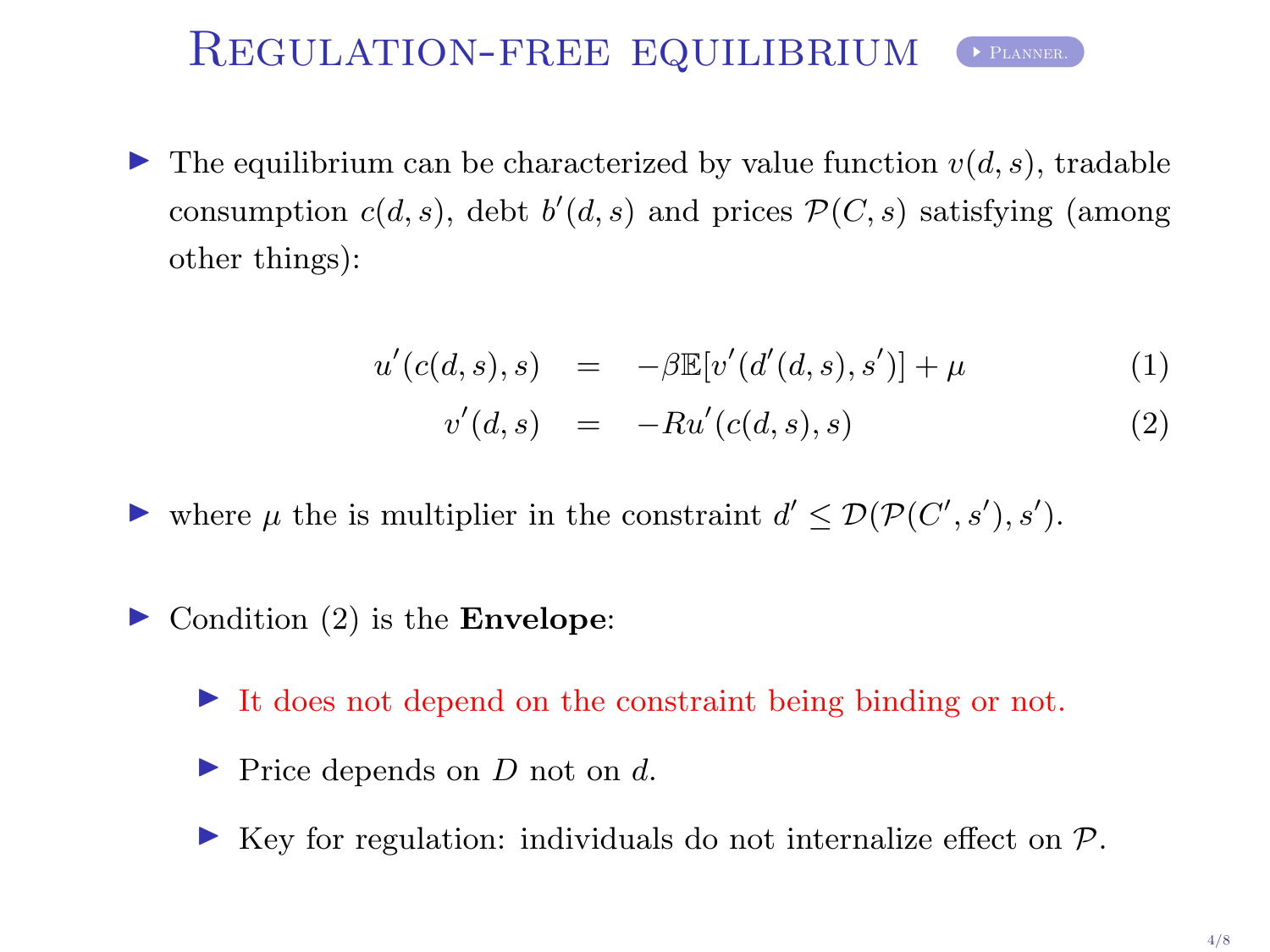# PLANNER'S MARKOV EQUILIBRIUM CONDITIONS

<span id="page-8-0"></span>

 $\triangleright$  Every Planner takes as given future decisions and solves:

$$
\max_{\{c,D'\}} \left\{ u(c) + \beta \mathbb{E}_{s'}[V(D',s')] \right\}
$$

st. 
$$
c + RD \le D' + Y^T(s)
$$
  
 $D' \le D(\mathcal{P}(C', s'), s')$ 

and 
$$
V(D, s) = u(C(D, s)) + \beta \mathbb{E}_{s'}[V(\mathcal{B}'(D, s), s')]
$$
  
 $C(D, s), \mathcal{B}'(D, s), \mathcal{P}(C, s)$  given.

 $\blacktriangleright$  V is the *continuation* value function.

- $\triangleright$  C and B' are expected future decisions (here  $\mathcal{B}' = D'(D, s)$ ).  $P$  is *consistent with equilibrium* behavior.
- $\blacktriangleright$  If we can prove that this problem satisfies (1) and (2) we are done.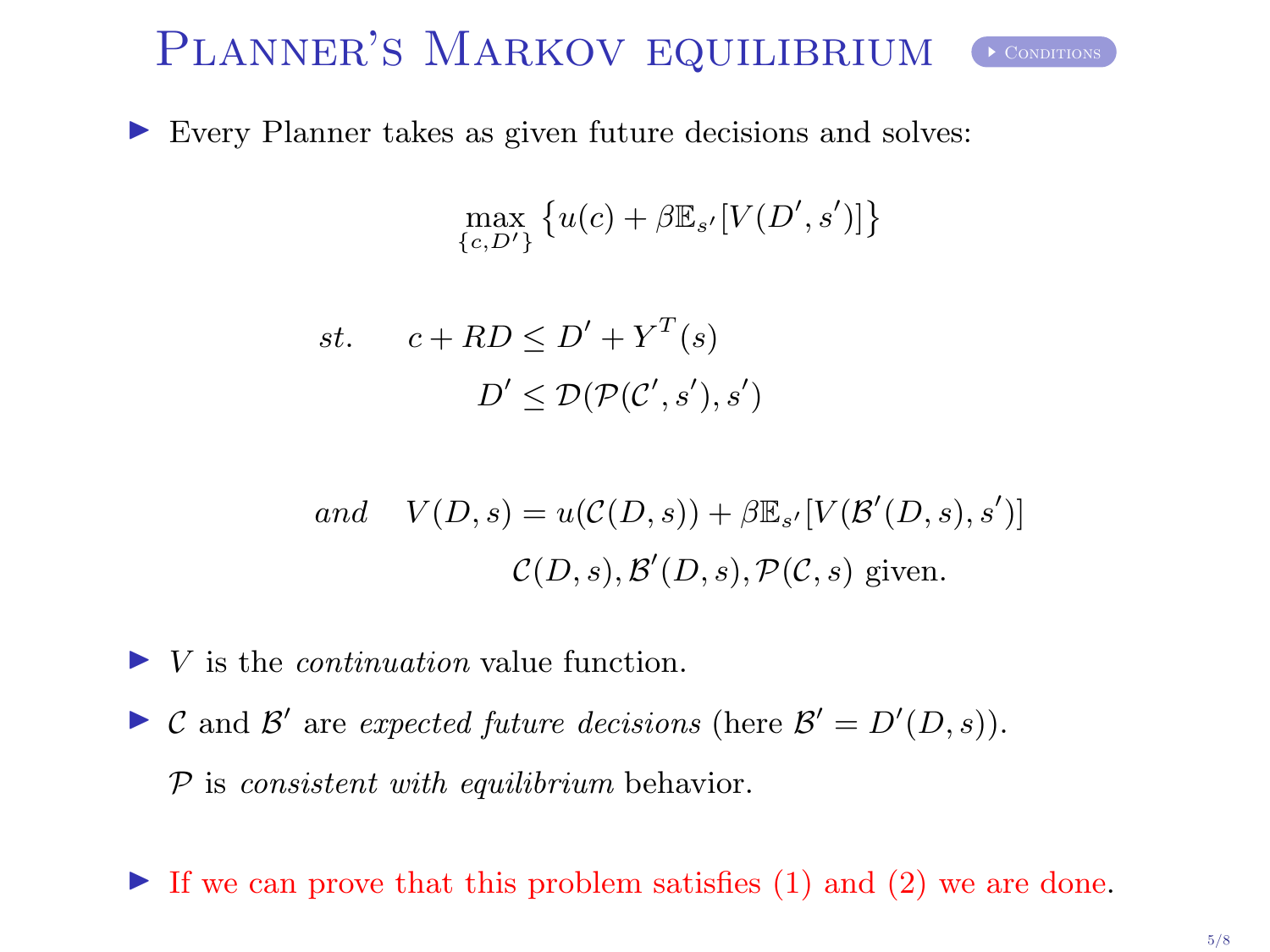# PLANNER'S MARKOV EQUILIBRIUM CONDITIONS

 $\triangleright$  Non-committed Planner's foc is:

$$
u'(c) = -\beta \mathbb{E}[V'(D', s')] + \mu^{p} \left(1 - \frac{\partial \mathcal{D}}{\partial \mathcal{P}} \frac{\partial \mathcal{P}}{\partial C} \frac{\partial C'}{\partial D'}\right)
$$

Step 1: to get condition (1) assign  $\mu = \mu^p \left(1 - \frac{\partial \mathcal{D}}{\partial \mathcal{P}} \frac{\partial \mathcal{P}}{\partial c} \frac{\partial c'}{\partial D'}\right)$ .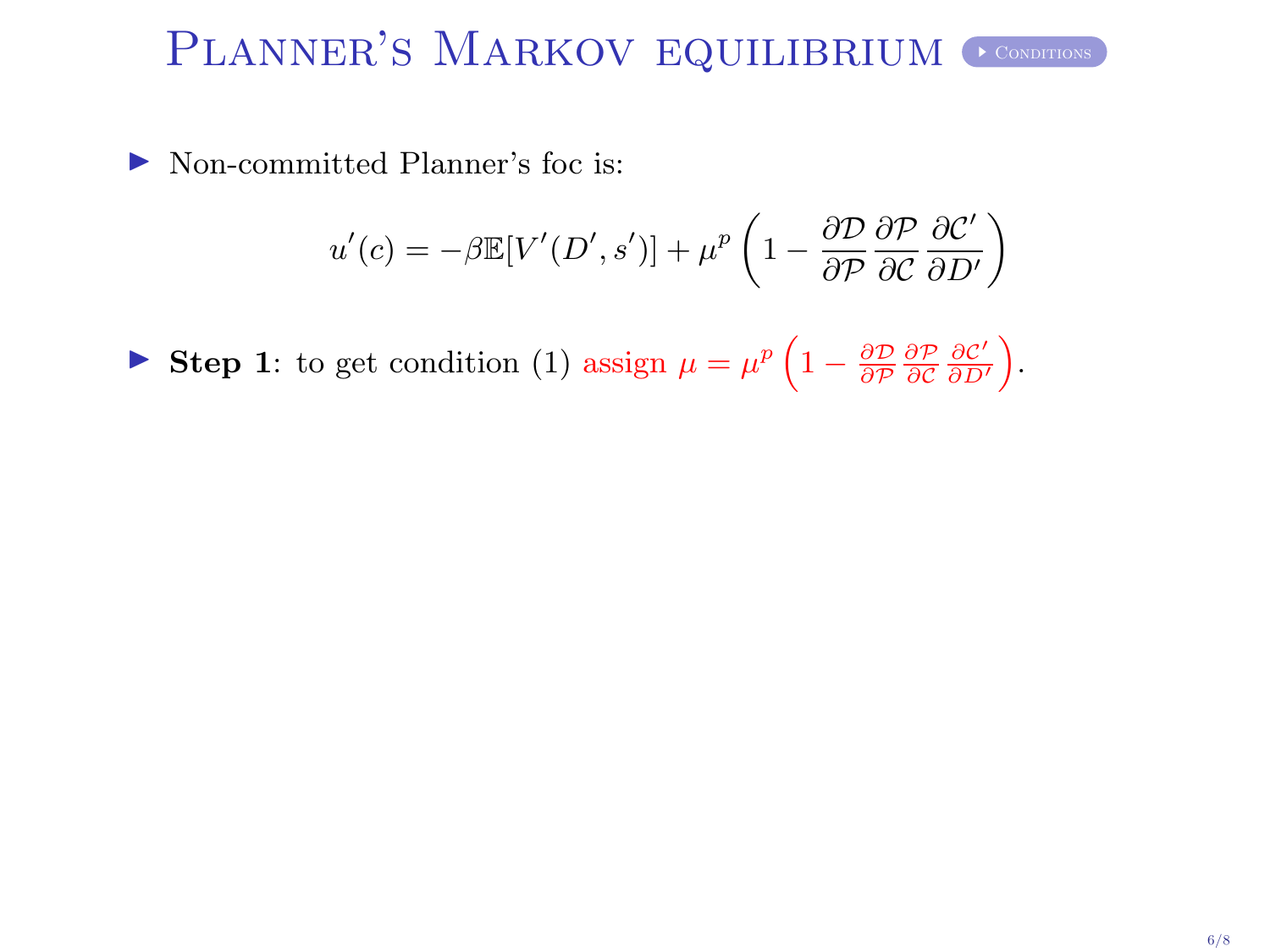# PLANNER'S MARKOV EQUILIBRIUM CONDITIONS

 $\triangleright$  Non-committed Planner's foc is:

$$
u'(c) = -\beta \mathbb{E}[V'(D', s')] + \mu^{p} \left(1 - \frac{\partial \mathcal{D}}{\partial \mathcal{P}} \frac{\partial \mathcal{P}}{\partial C} \frac{\partial C'}{\partial D'}\right)
$$

Step 1: to get condition (1) assign  $\mu = \mu^p \left(1 - \frac{\partial \mathcal{D}}{\partial \mathcal{P}} \frac{\partial \mathcal{P}}{\partial c} \frac{\partial c'}{\partial D'}\right)$ .

Step 2: prove condition (2) that  $V'(D, s) = -Ru'(\mathcal{C}(D, s)).$ 

 $\triangleright$  Note that using budget constraint we can write:

$$
V'(D, s) = Ru'(\mathcal{C}) + [\beta \mathbb{E}_{s'}[V'(\mathcal{B}', s')] + u'(\mathcal{C})] \frac{\partial \mathcal{B}'}{\partial D}
$$

If future constraint is not binding the last term is zero. If binding  $(\mu^p > 0)$ : incentives for price manipulation.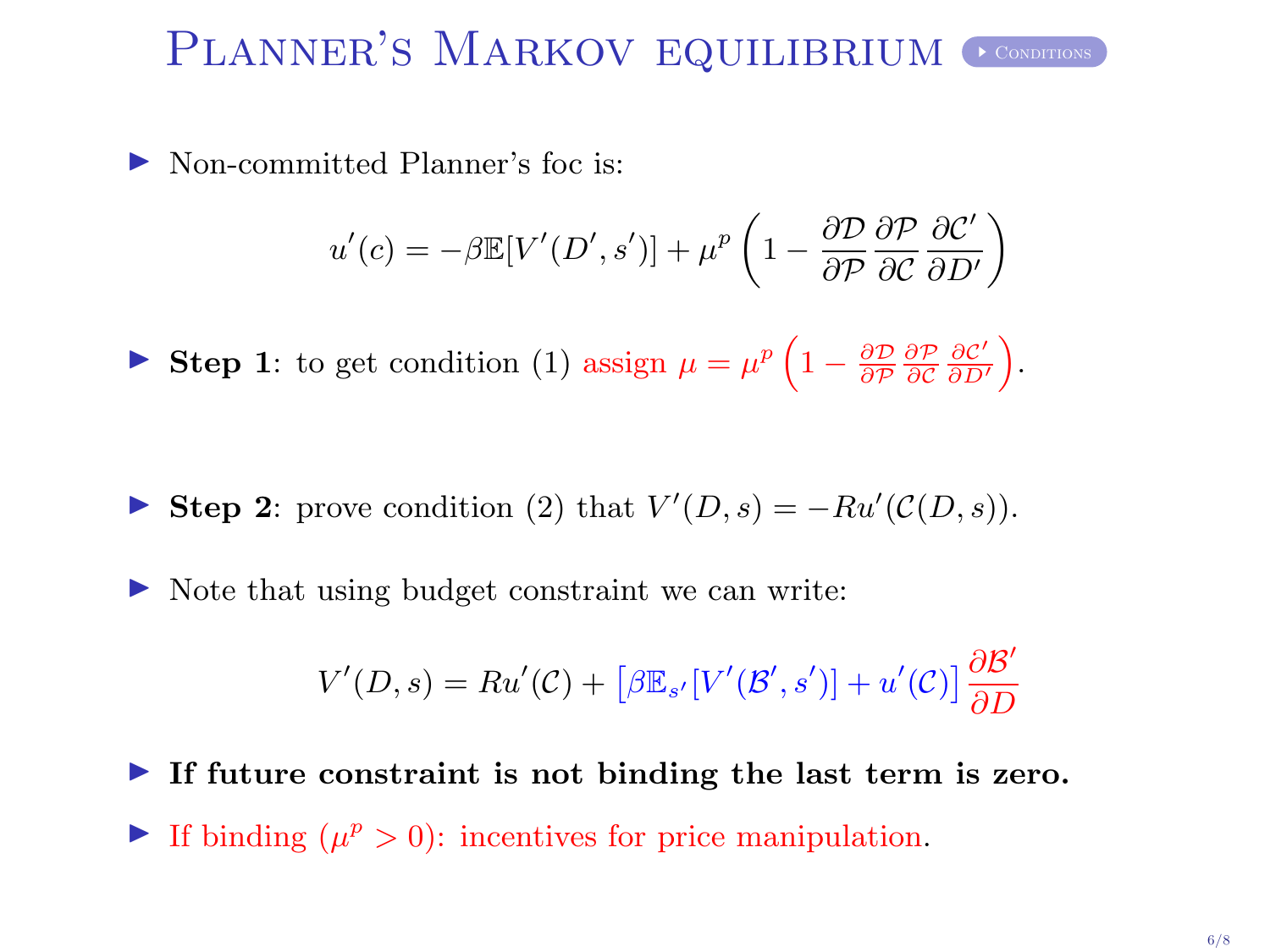# MANIPULATION OF FUTURE PLANNERS CONDITIONS

I With current income approach, when the constraint is binding:

$$
\mathcal{B}' = \mathcal{D}(\mathcal{P}(\mathcal{C}, s), s) \qquad \Rightarrow \qquad \frac{\partial \mathcal{B}'}{\partial D} = \frac{\partial \mathcal{D}}{\partial \mathcal{P}} \frac{\partial \mathcal{P}}{\partial c} \frac{\partial \mathcal{C}}{\partial D} \neq 0
$$

I Second term is not zero, need for macroprudential regulation.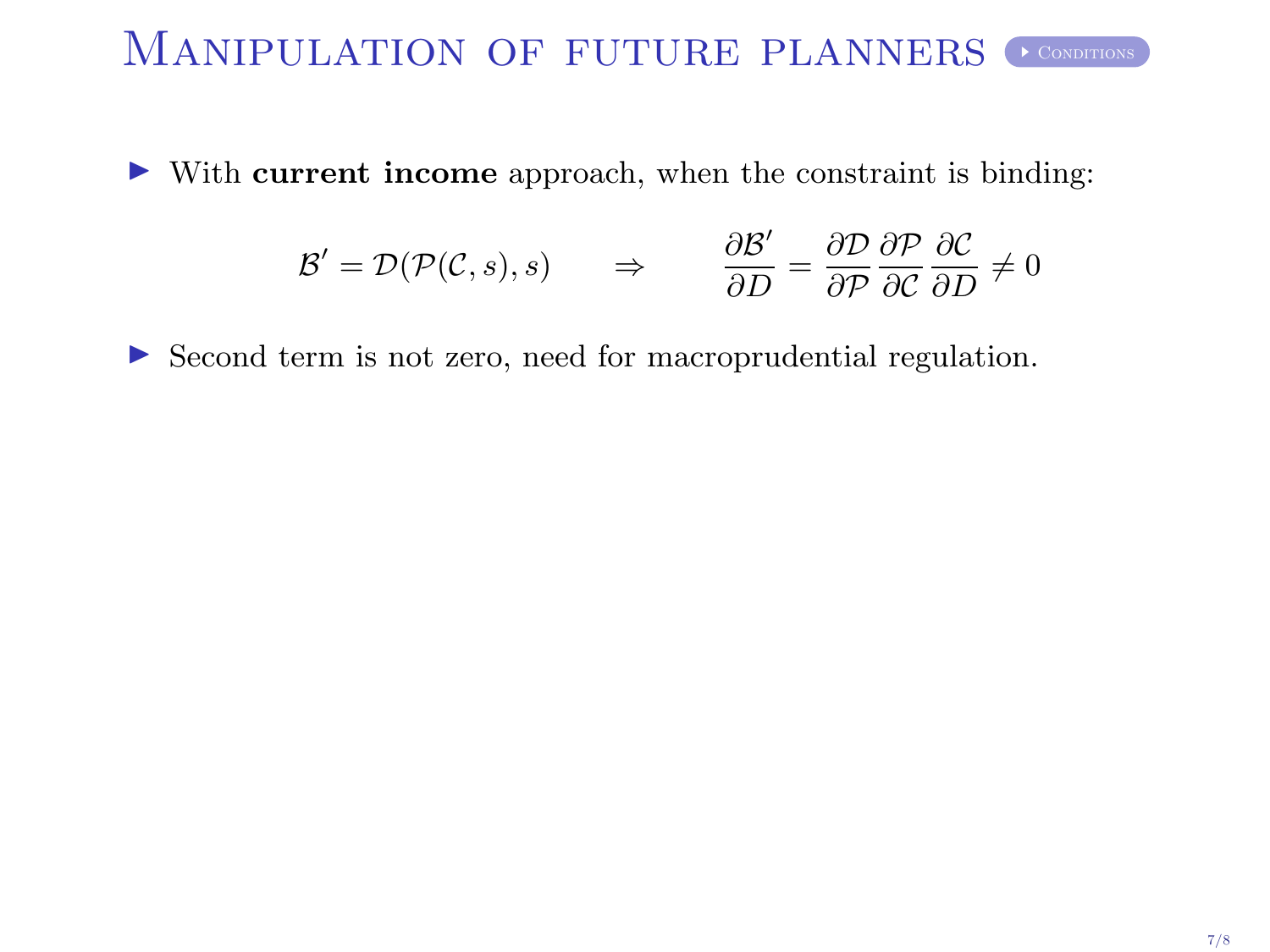# MANIPULATION OF FUTURE PLANNERS CONDITIONS

 $\triangleright$  With current income approach, when the constraint is binding:

$$
\mathcal{B}' = \mathcal{D}(\mathcal{P}(\mathcal{C}, s), s) \qquad \Rightarrow \qquad \frac{\partial \mathcal{B}'}{\partial D} = \frac{\partial \mathcal{D}}{\partial \mathcal{P}} \frac{\partial \mathcal{P}}{\partial c} \frac{\partial \mathcal{C}}{\partial D} \neq 0
$$

▶ Second term is not zero, need for macroprudential regulation.

 $\triangleright$  With future income approach, when the constraint is binding:

$$
\mathcal{B}' = \mathcal{D}(\mathcal{P}(\mathcal{C}'(\mathcal{B}'), s'), s') \quad \Rightarrow \quad \frac{\partial \mathcal{B}'}{\partial D} \left(1 - \frac{\partial \mathcal{D}}{\partial \mathcal{P}} \frac{\partial \mathcal{P}}{\partial \mathcal{C}} \frac{\partial \mathcal{C}'}{\partial \mathcal{B}'}\right) = 0
$$

► Then,  $\frac{\partial B'}{\partial D} = 0$ , conditions (1) and (2) are satisfied with the  $\mu$  assignment. Both solutions are the same!

 $\blacktriangleright$  Current planner cannot manipulate the future one.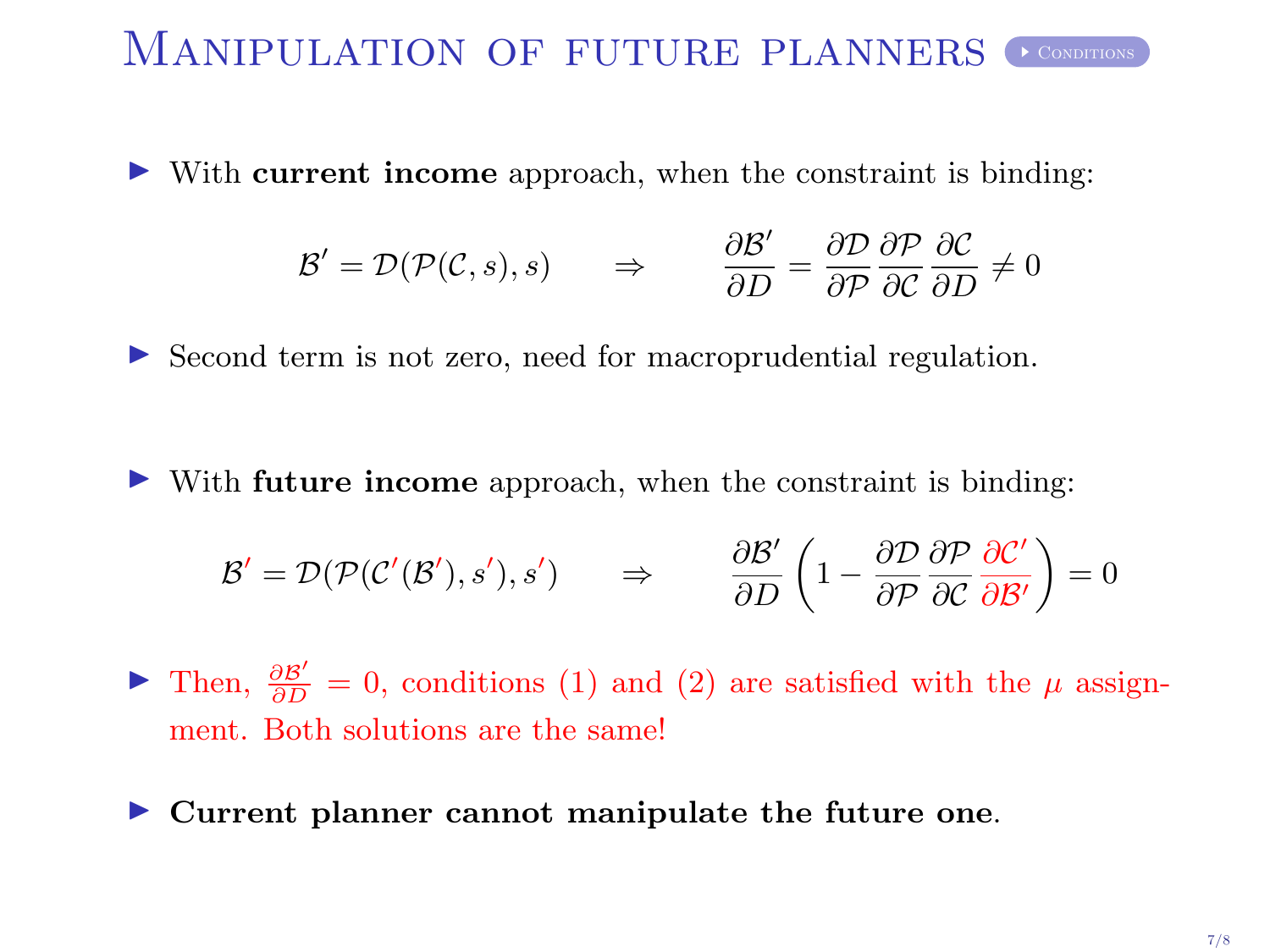# Final Comments

- I By making the tightness of the (future income) collateral constraint random, it is possible to obtain similar key moments.
- $\triangleright \Rightarrow$  the shock tightening the constraint happens today.
- $\triangleright \Rightarrow$  models are equivalent, but imply different policies.